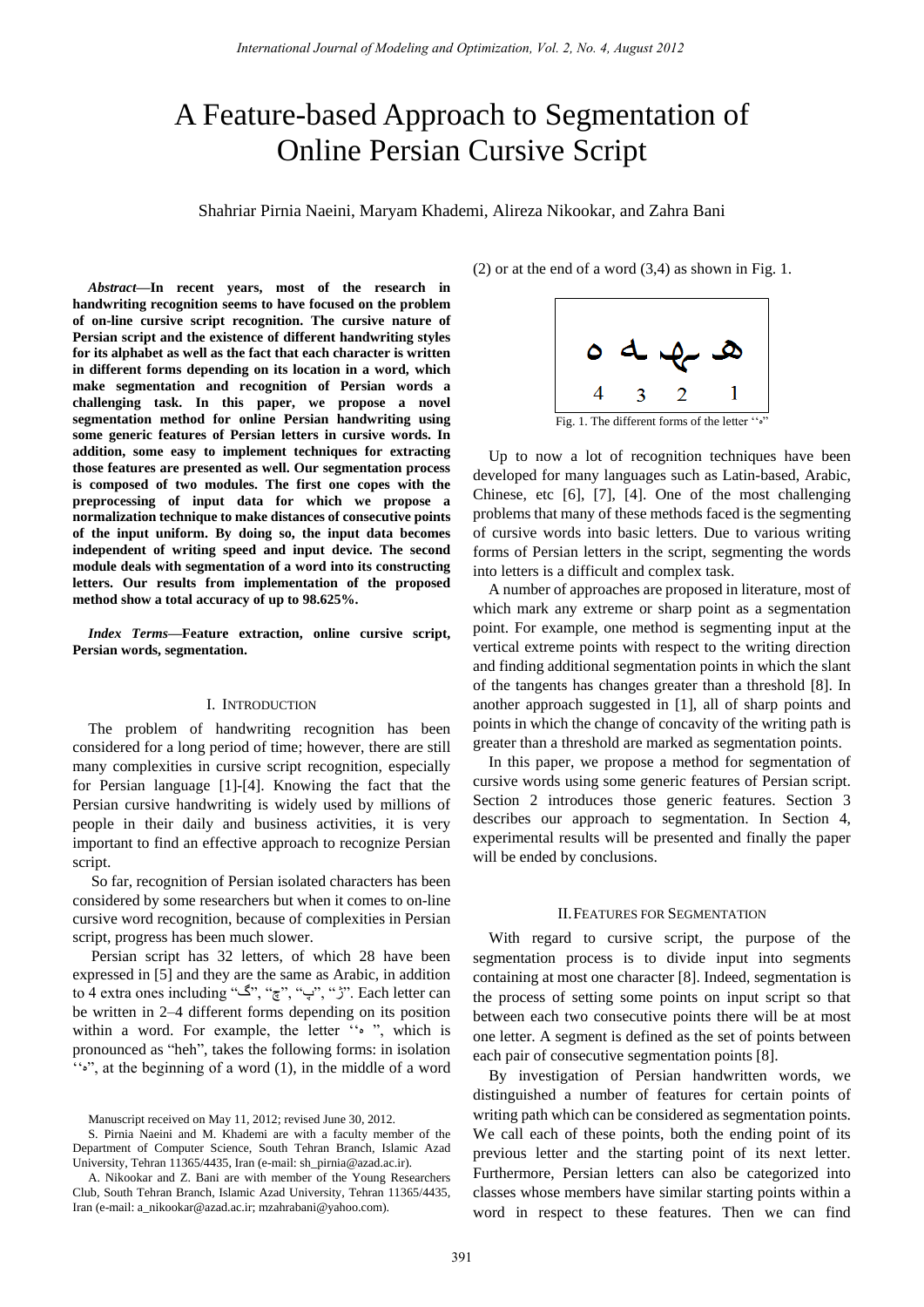segmentation points by matching the features of input points and a set of templates.

Those features are in two groups: direction-based and point-based. Direction-based features include *direction of writing* and *sequence of direction,* while point-based features contain *starting and ending points, the last repeated point in each cluster of adjacent points, the first derivative, and the second derivative.* We elaborate them in the following:

#### *A. Direction-Based Features*

## *1) Direction of writing*

In Persian, we write in all directions over the two-dimensional page. Therefore, the base directions are right, left, up, down, and we have the combinations of these base directions such as right-up, left-down, left-horizontal, and down-vertical. In [9], direction of writing was used to recognize Persian letters. However, here we used this feature to find segmentation points. Indeed, for some classes of Persian letters, direction of writing before and after a point on writing path follows a pattern. As depicted in the right side of Fig. 2, the marked segmentation point separating " $\mathcal{L}$ " and "ت "has a left-up direction before and a left-down direction after itself. However, although the marked point within the letter " $\zeta$ " in the left side of Fig. 2 is the same as the above mentioned point as regards to most of the other features, it does not have the same directions before and after it. Therefore, it is not considered as a segmentation point.



Fig. 2. Two points with almost the same apparent configure but different directions of writing. RIGHT: A segmentation point as it separates two letters. LEFT: Not a segmentation point.

#### *2) Sequence of directions*

While we are writing in Persian, a sequence of directions happens in each stroke. In our investigation, we found out that sequence of directions for each letter in cursive script follows a number of patterns. Since there are various handwriting styles and different forms for many of Persian letters depending on their position within a word as shown in Fig. 1, instead of a unique pattern we have a number of patterns for sequence of directions belonging to each letter. We can use sequence of directions as a feature for finding some segmentation points such as the starting point of " $\mathbb{I}$ " in the word "تاغ "as shown in the right side of Fig. 3.



Fig. 3. Right: the starting point of "ا "in the word "تاغ". Left: the marked point is not a starting point of any letter and is not considered as a segmentation point.

## *B.Point-Based Features*

#### *1) Starting and ending points of strokes*

As we put the pen tip down until picking it up, its movement is a continuous curve which we define as a stroke.

However, the input device sends the coordinates of the points to computer as discrete integer numbers for X and Y. Thus, for each  $i = 1, 2, ..., k$ ;  $\text{stroke}_i = (p_0, p_1, ..., p_{n_i})$  where k denotes the number of strokes in an input. Therefore the starting point of a stroke is a point where a writing device touches the screen to write something and accordingly, the ending point of a stroke is a point where a writing device leaves the screen. If a stroke consists of just one character, its starting and ending points are the start and end of that character. Otherwise, the starting and ending points of a stroke are start of the first letter and the end of the last letter of the stroke, respectively. Thus, we can find some segmentation points by obtaining the starting and ending points of each stroke.

## *2) The last repeated point in each cluster of adjacent points*

As shown in Fig. 4, some points are traversed more than one time in different directions. We call these points as repeated points. These points are found and in a delta neighborhood of each of them the last repeated point is selected as a segmentation point. Using this feature, we can find starting point of the classes "خ $-$  ض – ض – ط $-$  ض – است – ش – does the of the of starting find starting find starting find starting find starting find starting find starting find starting find starting find startin ق – ق", "ف- ق". This feature is also useful for finding starting point of "گ – ك $-$ " $\geq$  in many handwriting styles.



Fig. 4. Starting points of "ص" and "i "en marked

#### *3) Right and left derivatives in a point*

For an stroke 
$$
S = (p_0, p_1, ..., p_n)
$$
, we use  $m = \frac{\Delta y(p_k)}{\Delta x(p_k)}$ 

with  $\Delta x > 0$  as an approximation to right derivative and with  $\Delta x$  < 0 as an approximation to left derivative of the curve in the point  $p_k$ . Therefore, it is possible to estimate fairly accurately the slants of the tangents in right and left of each point of the stroke.

*4) Second derivative* 

For an stroke 
$$
S = (p_0, p_1, ..., p_n)
$$
, we use  $R = \frac{\Delta m(p_k)}{\Delta x(p_k)}$ 

with  $\Delta x > 0$  as an approximation to the right derivative and with  $\Delta x$  < 0 as an approximation to left derivative of the derivative curve in the point  $p_k$ . Therefore, it is possible to estimate fairly accurately the concavity in right and left of each point of the stroke. This feature can be used to find starting points of "ي" and "ر" in some handwriting styles as shown in Fig. 5.



Fig. 5. Right: starting point of " $\mu$ " in the word " $\mu$ ". Left: starting point of "ي "in the word "لي"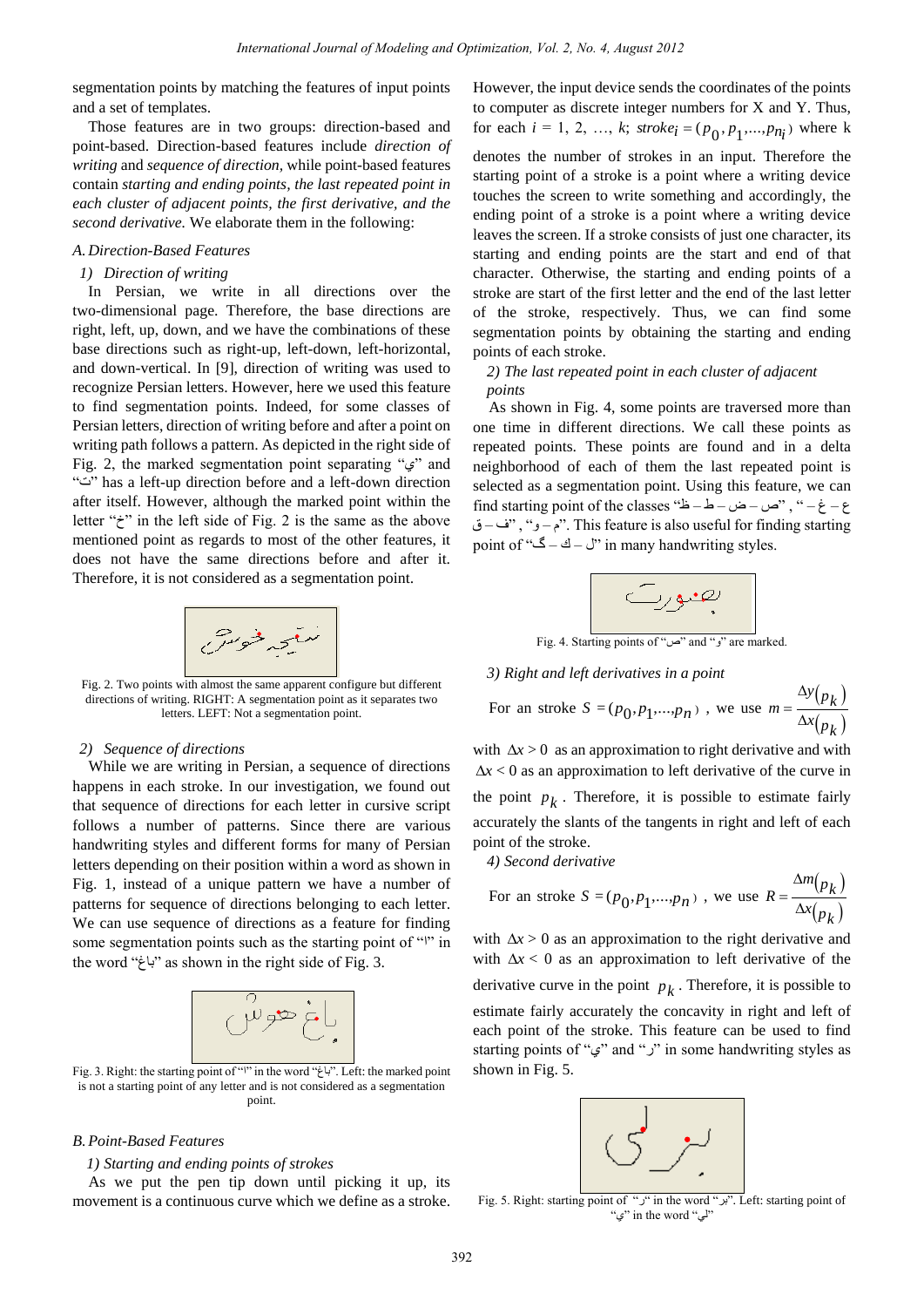## III. FEATURE-BASED SEGMENTATION

In this section, first, we express preprocessing operations on input data. Then we represent some techniques for the extraction of the features mentioned in the previous section. Finally, we describe how to combine those features to find segmentation points.

## *A. Preprocessing*

As we mentioned in section 2, the input device sends the coordinates of the points to computer as discrete integer numbers for *X* and *Y*. Thus, for each  $i = 1, 2, ..., k$ ; stroke<sub>i</sub> =  $(p_0, p_1, ..., p_{n_i})$  where k denotes the number of strokes in an input. However, writing fast may result in missing some points of input data due to limitation of speed. For example, values 2, 3, 6, 7, 8 may not be captured in the sequential values of 1, 2, …, 10 for *X*.

For dealing with this problem, we normalize input data during the preprocessing step, which causes the segmentation process to become independent of input device and writing speed. In normalization process we add some new points into each stroke<sub>i</sub> so that all two points  $p_1(x_1, y_1)$  and  $p_2(x_2, y_2)$ we have  $|x_2 - x_1| \le 1$  and  $|y_2 - y_1| \le 1$ . Indeed, we add the points of the line connecting each two consecutive points, if necessary.

#### *B. Feature extraction*

In order to extract features, we start spanning of each stroke from the point Ps (where s can be zero or a small number to handle noise and increase accuracy) through the end point of the stroke by steps equal to  $\Delta i$  where  $\Delta i$  is a small value (for example between 3 to 20). Thus, consecutive points are:

$$
P_s\cdot P_s+\Delta i\cdot\cdots\cdot P_s+k\Delta i\cdot P_s+\left(k+1\right)\!\!\Delta i\cdot\cdots\cdot P_s+j\Delta i
$$

In the following subsections, we describe how we extract the features mentioned in section 2.

#### *1) Direction of Movement*

 We will find the direction of movement between two consecutive points through subtraction of X and Y of those points. For example, if  $X_{p_s + \Delta i} - X_{p_s} > 0$  and  $Y p_S + \Delta i$  -  $Y p_S$  < 0 then the direction of movement is down-left and also if we had  $X p_S + \Delta i - X p_S = 0$  and  $Y p_S + \Delta i - Y p_S > 0$  then the direction of movement will be up-vertical. For  $K = 1, 2, \ldots, t$ , we save the direction of movement defined in  $\Delta i$  as a property of point  $p_{s + k\Delta i}$ . It means that the direction of movement in every distance is saved at the end point of that distance.

## *2) The Sequence of Directions*

We will find the sequence of traversed directions by padding continuous points and reading the directions stored in them.

## *3) Starting and Ending Points of Strokes*

As mentioned earlier in section 2, they are two segmentation points. We obtain their coordinates by handling the input device up and down events.

*4) The last repeated point in each cluster of adjacent points* 

For each stroke<sub>j</sub> = 
$$
(p_1, p_2, ..., p_{n_j})
$$
 we do the following

steps to find all the repeated points.

set L to be the null list  
for i = 1, 2,...,n j - 1  
for t = i + 1,...,n j  
if 
$$
X_t = X_i
$$
 and  $Y_t = Y_i$   
append i to L

After the above steps, if L is not the null list, then it has the form  $L = (l_1, l_2, ..., l_m)$  where for each

$$
t = 1, 2, \dots, m \quad l_t \in \{1, 2, \dots, n_j - 1\} \text{ and } m \text{ is the number of } L
$$

members. Then if m is greater than 1, we do the following steps to find the last repeated point of each cluster of adjacent repeated points. Indeed after the following steps, L contains all the indices of mentioned points.

set 
$$
p \leftarrow l
$$
 set  $i \leftarrow l_p$  label : \nfind the largest  $l_k$  in L where  $i < l_k \leq i + \Delta i$  if there is not such  $l_k$  in L then set  $i \leftarrow l_{p+1}$  else \nbegin{array}{c}\nbegin{aligned}\n\text{begin}\n\text{1} & \text{begin}\n\text{1} & \text{1} & \text{1} & \text{1} & \text{1} \\
\text{1} & \text{begin}\n\text{1} & \text{1} & \text{1} & \text{1} \\
\text{1} & \text{begin}\n\text{1} & \text{1} & \text{1} & \text{1} \\
\text{1} & \text{begin}\n\text{1} & \text{1} & \text{1} \\
\text{1} & \text{begin}\n\text{1} & \text{1} & \text{1} \\
\text{1} & \text{begin}\n\text{1} & \text{1} & \text{1} \\
\text{1} & \text{begin}\n\text{1} & \text{1} & \text{1} \\
\text{1} & \text{begin}\n\text{1} & \text{1} & \text{1} \\
\text{1} & \text{1} & \text{1} & \text{1} \\
\text{1} & \text{1} & \text{1} & \text{1} \\
\text{1} & \text{1} & \text{1} & \text{1} \\
\text{1} & \text{1} & \text{1} & \text{1} \\
\text{1} & \text{1} & \text{1} & \text{1} \\
\text{1} & \text{1} & \text{1} & \text{1} \\
\text{1} & \text{1} & \text{1} & \text{1} \\
\text{1} & \text{1} & \text{1} & \text{1} \\
\text{1} & \text{1} & \text{1} & \text{1} \\
\text{1} & \text{1} & \text{1} & \text{1} \\
\text{1} & \

*5) The left and right derivative* 

 We approximate the left and right derivatives in point  $P_{s+k\Delta i}$  to

$$
m(p_{s+k\Delta i}) = \frac{Y_{P_{s+k\Delta i}} - Y_{P_{s+(k-1)\Delta i}}}{X_{P_{s+k\Delta i}} - X_{P_{s+(k-1)\Delta i}}} \tag{1}
$$

$$
m(p_{s+(k+1)\Delta i}) = \frac{Y_{P_{s+(k+1)\Delta i}} - Y_{P_{s+k\Delta i}}}{X_{P_{s+(k+1)\Delta i}} - X_{P_{s+k\Delta i}}} \qquad (2)
$$

We should note that the gradients of the tangents over curve in point  $p_{s+k\Delta i}$  are important when pen-tip closes to this point and when pen-tip goes far.

*6) The second derivative* 

The second derivative of point  $P_{s+k\Delta_i}$  as defined in:

$$
\frac{m(p_{s+(k+1)\Delta i}) - m(p_{s+k\Delta i})}{X_{p_{s+(k+1)\Delta i}} - X_{p_{s+k\Delta i}}}
$$
 (3)

We calculate the second derivative to find the start points of some characters such as "ر "and "ن".

## *C. Combination of features*

All of Persian characters such as "<sup>9</sup>" as shown in Fig. 1, can appear in four different positions. For instance, for the character "ب", these positions are the first character in the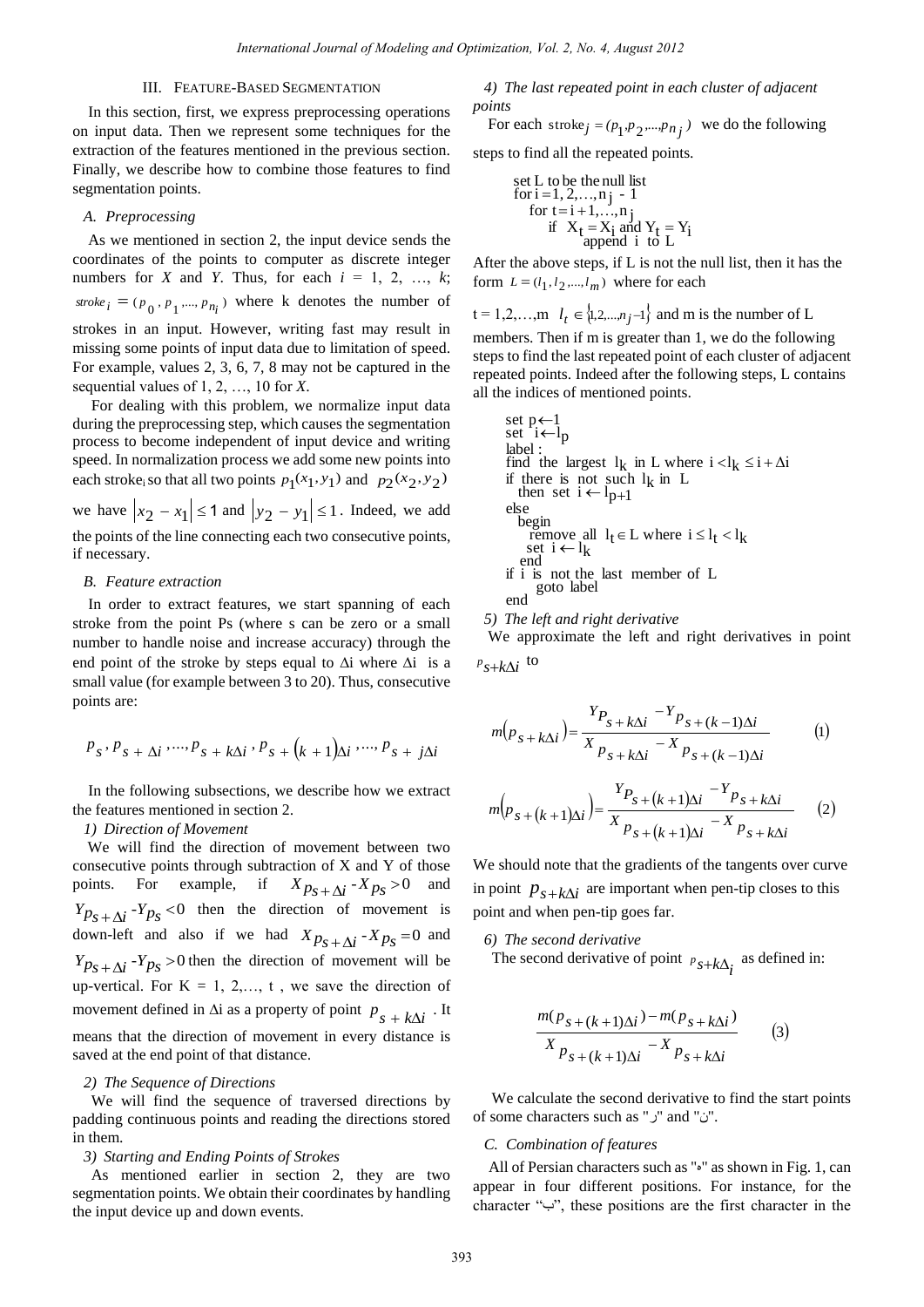word (باغ), between two characters in the word (باغ), at the end of word in the clung form  $(\frac{1}{2})$ , at the end of word in the isolated form (تاب). However, some characters can join only at the right side. Thus, there are some characters which may not join to other letters depending on their positions within a word and exist as isolated strokes. We handle this case by using the feature the starting and ending points of strokes. Therefore, we just focus on finding the start points of characters which are clung to one or two letters. We do this by using combinations of several features. Table I shows the Persian characters along with the combination of features used to find the start point of them.

TABLE I. COMBINATION OF FEATURES. 1: DIRECTION OF WRITING. 2: SEQUENCE OF DIRECTIONS. 3: THE LAST REPEATED POINT IN EACH CLUSTER OF ADJACENT POINTS. 4: THE LEFT AND RIGHT DERIVATIVES. 5: THE SECOND DERIVATIVE.

| features  | Persian character               |
|-----------|---------------------------------|
| 1 & 2     |                                 |
| 1         | ب-ڀ-ت-ٽ-ٽ-ي-ن-س-ش-د-ذ-ه         |
| 1 & 4     | ج-چ-ح-خ-ر-ز-ژ-ن-ی               |
| 3         | د-ذ-ص-ض-ط-ظ-ع-غ-ف-ق-ك-گ-ل-م-و-ه |
| 1 & 2 & 5 | ر -ز -ژ -ن                      |
| 2.814     | ۵                               |
| 2.825     | ى                               |

Some characters such as "ي"," ر"," ن", and "ه "exist in more than one row in table I, since these characters are written variously by one person in different situations or by people with different styles.

#### IV. EXPERIMENTAL RESULTS

TABLE II. THE NUMBER OF SUCCESSFUL SEPARATION INTO SEGMENTS INCLUDING AT MOST 1 LETTER AND THE NUMBER OF INCORRECT SEPARATION INTO SEGMENTS INCLUDING TWO OR MORE LETTERS AND THE ACCURACY.

| Words          | No. of correct | No. of<br>incorrect | Accuracy |
|----------------|----------------|---------------------|----------|
| قسطنطنبه       | 400            | $\mathbf{0}$        | 100%     |
| صريح           | 393            | 7                   | 98.25%   |
| برلين          | 363            | 37                  | 90.75%   |
| گلوله          | 400            | $\mathbf{0}$        | 100%     |
| هرجند          | 389            | 11                  | 97.25%   |
| تفر بط         | 394            | 6                   | 98.5%    |
| بيننده         | 397            | 3                   | 99.25%   |
| تلافى          | 391            | 9                   | 97.75%   |
| زيبا           | 400            | $\mathbf{0}$        | 100%     |
| حلاو ت         | 390            | 10                  | 97.5%    |
| Other 40 words | 15808          | 192                 | 98.8%    |
| Total words    | 19725          | 275                 | 98.625%  |

To assess the efficiency of the proposed method, we implemented a computerized Persian script segmentation application using that method. We used Microsoft Visual C#.NET 2005 as the development tool and a digital pen as the input device for people to write their handwriting, where 100 people wrote 50 different words 4 times. Table II presents the results of our method.

As we mentioned before, our goal is to segment words into sections containing only one letter. Table II shows that the total results obtained from the system were 98.625% of accuracy. It means that on the average 98.625% of written words are segmented correctly and in some cases some sections contain two or more letters.

While there were some wrong segmentation points with more than one letter in each section, our approach also made some segments containing partial part of a letter rather than a whole letter.

#### V.CONCLUSIONS

In this paper, we presented a novel approach to segmentation of online Persian handwriting using some generic features of Persian letters in cursive script. We described those features and also proposed some easy to implement techniques for extracting them. It has been shown that the new strategy provides a robust technique for segmentation of online Persian handwriting. Our experimental results from implementation of this method show total accuracy up to 98.625%.

 Some approaches were introduced in [1],[8] for segmentation of Persian words, but such methods cause many extra segmentation points which are not separators of two characters. Therefore, segments generated by them do not help us in recognition of script but rather they apply some overhead to recognition phase as they should be dealt with in someway during that phase. Our method resulted in a minimum number of crucial segmentation points. Thus, it minimizes the overhead applied to recognition phase. In addition, as we find segmentation points in accordance with the features of each individual character, the recognition procedure has pre-knowledge about which characters are possible next, yielding more exact recognition. In our future work, we can focus on improving the accuracy of our approach by employing more features. The sections produced by segmentation process here can be used in next step in recognition process for identifying segment types.

#### **REFERENCES**

- [1] R. Halavati, M. Jamzad, and M. Soleymani, "A novel approach to Persian online handwriting recognition," *World Academy of Science, Engineering and Technology,* vol. 11, pp. 81-85, 2005.
- [2] S. Izadi, M. Haji, and C.Y. Suen, ["A new segmentation algorithm for](http://www.cenparmi.concordia.ca/ICFHR2008/Proceedings/papers/cr1140.pdf)  [online handwritten word recognition in Persian script,"](http://www.cenparmi.concordia.ca/ICFHR2008/Proceedings/papers/cr1140.pdf) in *Proc. Eleventh International Conf. Frontiers in Handwriting Recognition (CFHR 2008)*, Montreal, Canada, 2008, pp. 598-603.
- [3] Z. Mohamad, M.F. Zafar, and R.M. Othman, "On-line cursive handwriting recognition: a survey of methods and performances," in *Proc. 4th International Multi-conference on Computer Science and Information Technology (CSIT 06)*, Amman, Jordan, 2006, pp. 70–84.
- [4] J. Makhoul, T. Starner, R. Schwartz, and G. Chou, "On-line cursive handwriting recognition using hidden Markov models and statistical grammars," in *Proc. The Workshop on Human Language Technology (HLT 1994)*, Plainsboro, New Jersey, USA, 1994, pp. 432-436.
- [5] Z. Al Aghbari and S. Brook, "A holistic paradigm for classifying and retrieving historical Arabic handwritten documents," *Expert Systems with Applications,* vol. 36, pp. 10942–10951, 2009.
- [6] H.M.S. Beigi, k. Nathan, G.J. Clary, and J. Subrahmonia, "Challenges of handwriting recognition in Farsi, Arabic and other languages with similar writing style on online digit recognizer," in *Proc. 2nd Annu. Conf. Technological advancements in developing countries*, Columbia University, New York, 1994, pp. 23–24.